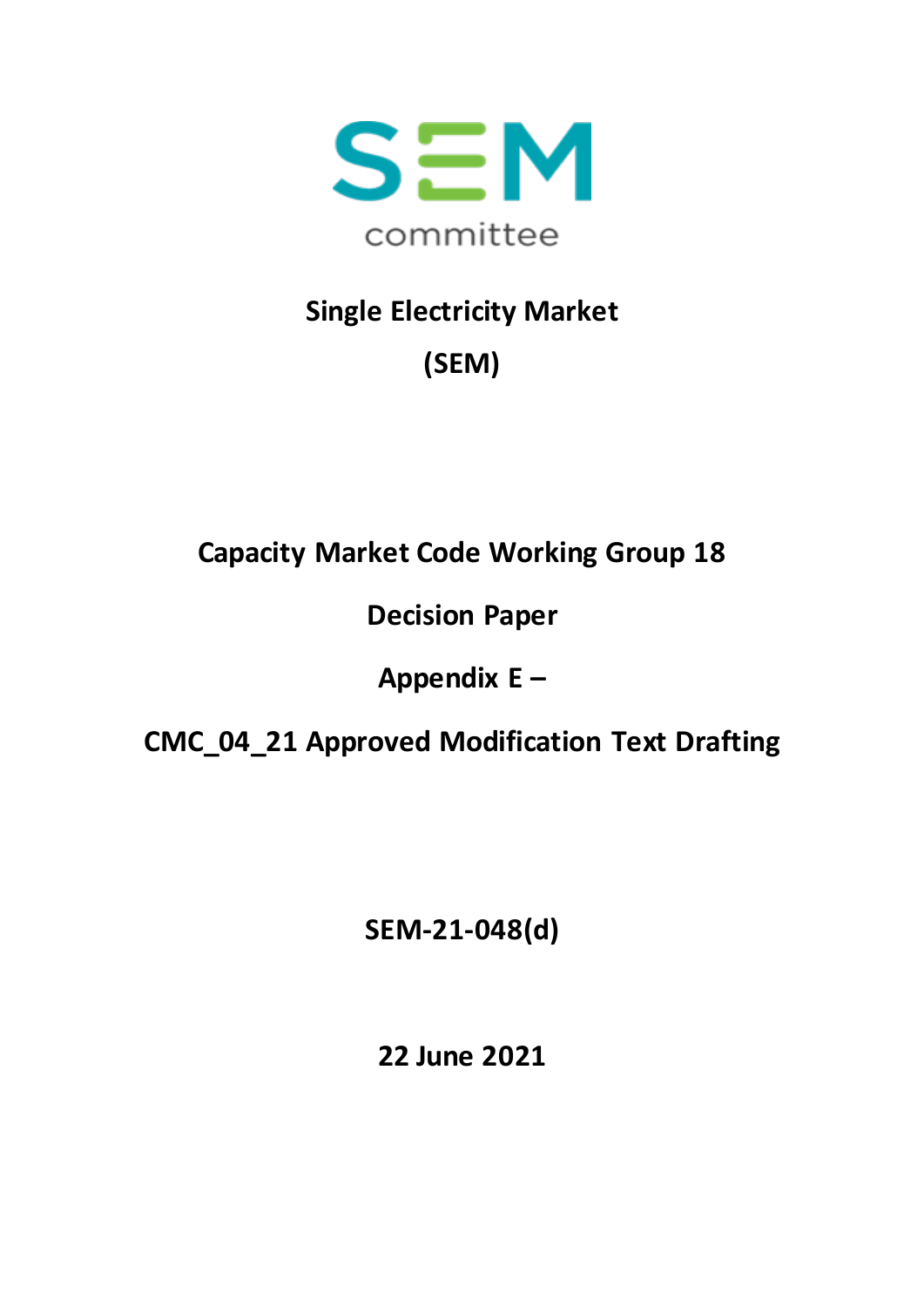#### APPROVED MODIFICATION TO CAPACITY MARKET CODE DRAFTING

#### **J.4.3 Verification**

J.4.3.1 A Participant shall provide verification in accordance with this section J.4.3 in respect of:

- (a) achieving the Substantial Financial Completion Milestone, any other Major Milestone or Minimum Completion in relation to Awarded New Capacity; and
- (b) the "T-1 Implementation Progress Report", being the last Implementation Progress Report scheduled for delivery prior to the date 13 Months prior to the start of the first Capacity Year in which the Awarded New Capacity is scheduled to be provided under the Implementation Plan.
- J.4.3.2 For the purposes of paragraph J.4.3, verification comprises:
	- (a) in respect of the Substantial Financial Completion Milestone:
		- (i) for Awarded New Capacity other than a Demand Side Unit or an Aggregated Generator Unit, a certificate addressed to the System Operators and signed on behalf of the Participant by a Participant Director certifying that, having made all due and careful enquiry and to the best of the knowledge, information and belief of the Participant Director, the Substantial Financial Completion Milestone has been achieved, and in particular that each of the statements in paragraphs J.2.1.1(a)(i) to J.2.1.1(a)(v) is true and correct in relation to the Milestone; and
		- (ii) for Awarded New Capacity other than a Demand Side Unit or an Aggregated Generator Unit,a copy of the resolution, agreement or approval referred to in paragraph J.2.1.1(a)(iv);
		- (iii) for Awarded New Capacity that is a Demand Side Unit or an Aggregated Generator Unit, evidence that a contract is in full force and effect between the Participant and the provider of the physical capacity.
	- (b) in respect of the Commencement of Construction Works Milestone, a certificate addressed to the System Operators and signed on behalf of the Participant by a Participant Director certifying that, having made all due and careful enquiry and to the best of the knowledge, information and belief of the Participant Director, the Commencement of Construction Works Milestone has been achieved, and in particular that each of the statements in paragraphs  $J.2.1.1(b)(i)$  and  $J.2.1.1(b)(ii)$  is true and correct in relation to the Milestone; and
	- $(c)$  in respect of all other Milestones,  $e\mathbf{r}$  Minimum Completion or the T-1 Implementation Progress Report, a certificate addressed to the System Operators and signed on behalf of the Participant by a Participant Director from an independent Certified Engineer, with experience and expertise in the construction and operation of the relevant type of equipment or technology, approved by the System Operators (such approval not to be unreasonably delayed or withheld) certifying that, having made all due and careful enquiry and to the best of their knowledge, information and belief, the relevant Milestone or Minimum Completion (as applicable) has been achieved.